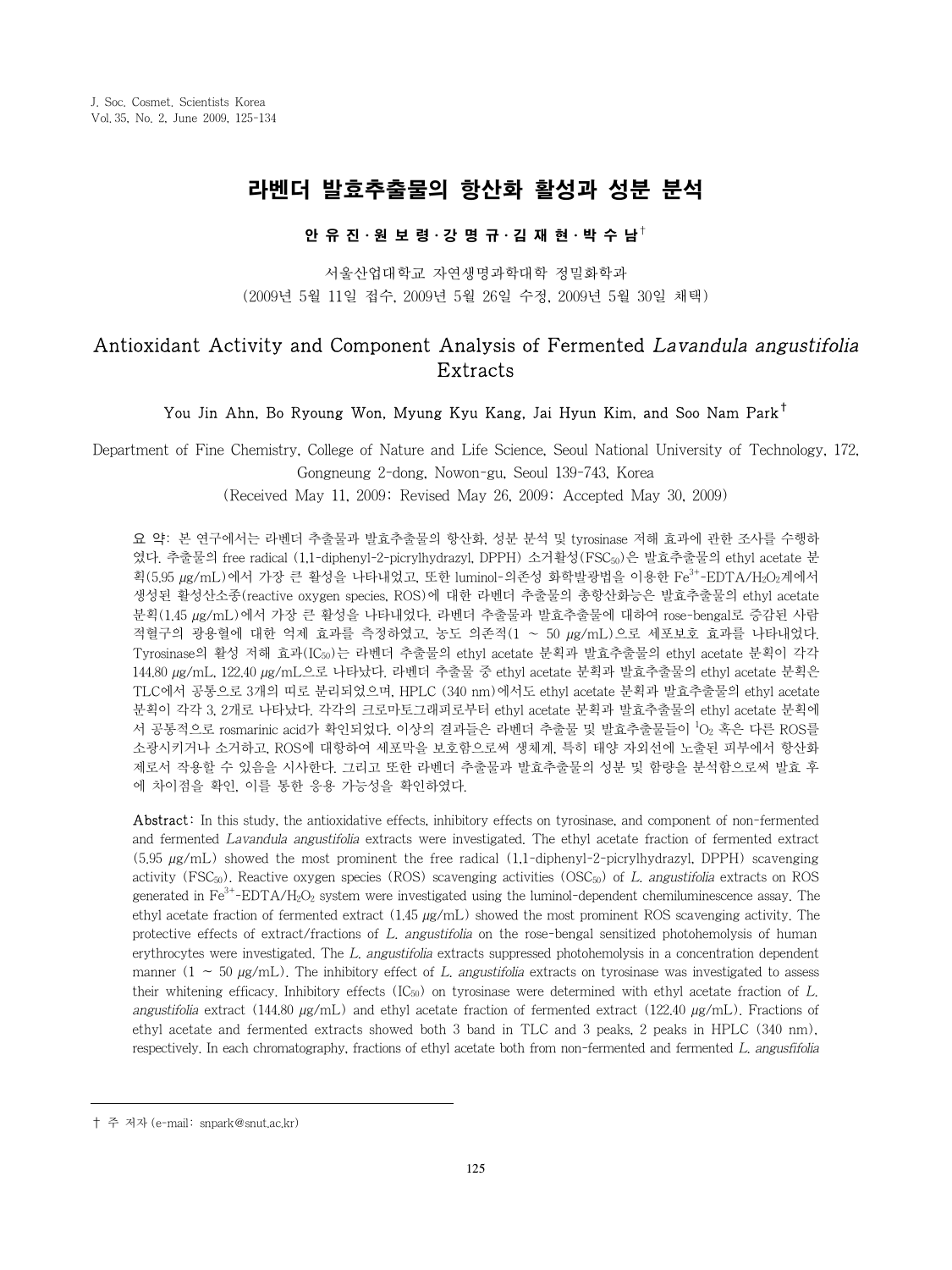have rosmarinic acid in common. These results indicate that the component and content of non-fermented and fermented extracts of L. angustifolia are different. Both of the extract of L. angustifolia can be used as an antioxidant.

Keywords: Lavandula angustifolia, antioxidative activity, fermented, rosmarinic acid, cosmetics

## 1. 서 론

피부는 다양한 환경적 요인과 항상 접촉하고 있기 때 문에, 산화적 스트레스 요인의 공격에 직접적으로 노출 되어 있다. 이러한 산화적 스트레스의 주 요인은 태양 자 외선(UVA 및 UVB)에의 노출이며, 공해, 화학 산화제 및 미생물, 호흡이나 염증반응[1] 등도 포함한다. 특히, 피부의 복잡한 항산화 방어망이 계속된 자외선의 노출로 인한 활성산소종(reactive oxygen species, ROS)으로 유 도된 광산화적 손상을 받게 되면 피부의 효소적 및 비효 소적 항산화 방어망이 위태롭게 된다[2]. 활성산소종이 란 반응성이 매우 큰  ${}^{1}O_{2}$  및 ·OH를 비롯하여 O2 , H2O2, ROO⋅, RO⋅, ROOH 및 HOCl 등을 포함한다 [3,4]. 이들은 고에너지 복사선, 광증감반응 및 몇 가지 효소반응을 포함하는 다양한 과정을 거쳐서 세포 및 조 직 중에서 생성될 수 있다[5]. 이 중에서 <sup>1</sup>O2 및 ・OH은 피부 광손상에 있어서 중요한 역할을 하는 것으로 알려 져 있다. 이들 ROS는 피부 항산화제 파괴, 지질 과산화 반응의 개시, 단백질의 산화, DNA의 산화, 결합조직 성 분인 콜라젠, 히아루론산 등의 사슬절단 및 비정상적인 교차결합에 의한 주름생성, 멜라닌 생성 과정 등에 참여 하는 등 피부노화를 가속시킨다[6-9].

사람 피부세포에 있어서 지질, 단백질 및 DNA 등 생 체 구성 성분의 산화 손상뿐만 아니라 UVA (320 ~ 380 nm) 의존성 세포사멸이나 유전자 활성화에도 활성산소 종이 포함되는 것으로 기술되고 있다. 콜라젠은 피부 진 피층의 매트릭스를 이루는 성분 중 가장 많은 성분이기 때문에 콜라젠의 생합성과 분해의 조절은 피부노화 과정 중에서 핵심이 되고 있다. 사람 피부 섬유아세포에서  $^1\mathrm{O}_2$ 을 비롯한 ROS가 matrix metalloproteinases (MMPs)의 발현을 유발시키며, UVA로 유도된 MMP-1 (collagenase)의 합성을 <sup>1</sup>O<sub>2</sub>이 매개할 수 있다는 보고도 있다 [10-14]. 또한, 사람 피부 표면을 코팅하고 있는 피부 표 면 지질, 특히 squalene은 자외선(특히 UVA)의 첫 번째 공격 표적이며, UVA 조사에 의해 squalene monohydroperoxide (SqmOOH)가 생성됨이 보고되고 있다. Squalene은 <sup>1</sup>O<sub>2</sub>의 좋은 소광제로 피부 각질층의 항산화 방어의 최전선을 형성하는 중요한 역할을 담당하는 것으 로 생각되고 있다[15,16]. 이와 같은 사실은 광노화를 방 어하고 자외선으로부터 보호제를 개발하는데 있어서  $^1\mathrm{O}_2$ 을 비롯한 ROS의 중요한 역할을 시사한다. 1 O2을 비롯한 ROS가 광노화에 포함되기 때문에 항산화제에 의한 자외 선 노출 후 ROS의 감소[17-20]는 광노화를 예방하고 최 소화시키기 위한 촉망되는 전략임은 분명하다[21-25].

라벤더(Lavandula angustifolia)는 원산지가 지중해인 쌍떡잎식물 꿀풀과의 한 종류로, 일반적으로 서양 라벤 더로 알려져 있다. 라벤더 오일은 전통적으로 위장 및 신 경, 류마티스 질병과 항박테리아 및 항균, 근육이완 및 진정에 민간요법으로 사용되어 왔다[26,27]. 라벤더 물 추출물은 mushroom tyrosinase에 대한 저해 활성을 가 지고[28], 에탄올 추출물은 피지 생성을 억제하는 효과 가 있다고 보고되어 있다[29]. 주요 성분으로는 linalool, linalyl acetate, ladanein, apigenin, apigenin-7-O-β -glucoside, luteolin, luteolin-7-O-β-glucoside, 5,4*'*-dihydroxy flavonoid-7-O- $\beta$ -pyranglycuronate buthyl ester 가 함유되어 있다고 알려져 있다[29-31]. 이 중 rosmarinic acid, hydroxycinnamic acid, 1,8-cineole 등은 L. angustifolia의 항산화 효과에 기여한다고 보고되어 있다[32].

그러나 라벤더 추출물과 발효추출물을 이용한 피부 노 화 과정에 깊이 관여하는 활성산소인 'O<sub>2</sub>으로 유도된 세 포손상에 대한 항산화적 보호 작용이나 각종 ROS  $(H_2O_2, O_2, \cdots, \cdot OH5)$ 가 생성되는 계에서의 이들 ROS 에 대한 총항산화능에 관한 연구는 아직 되어 있지 않다. 그리고 또한 라벤더추출물에서 발효가 미치는 영향, 즉 성분이나 함량 변화에 대해서도 아직 연구된 바가 없다. 따라서 화장품 원료로서 사용하고 있는 라벤더를 구입하 여 라벤더 추출물, 발효추출물(혹은 분획)을 제조하고 이들 추출물(혹은 분획)의  ${}^{1}O_{2}$ 으로 유도된 세포손상에 대한 보호활성과 free radical 소거활성, Fe3+-EDTA/ H2O2 계에서 생성된 활성산소에 대한 총항산화능, tyrosinase 활성 저해 효과, 피부 주름 생성에서 중요한 역 할을 하는 elastase 활성 저해 효과를 측정하였다. 이와 함께 라벤더 추출물과 발효추출물의 성분분석을 통하여 rosmarinic acid를 포함한 페놀성 화합물을 확인하여 라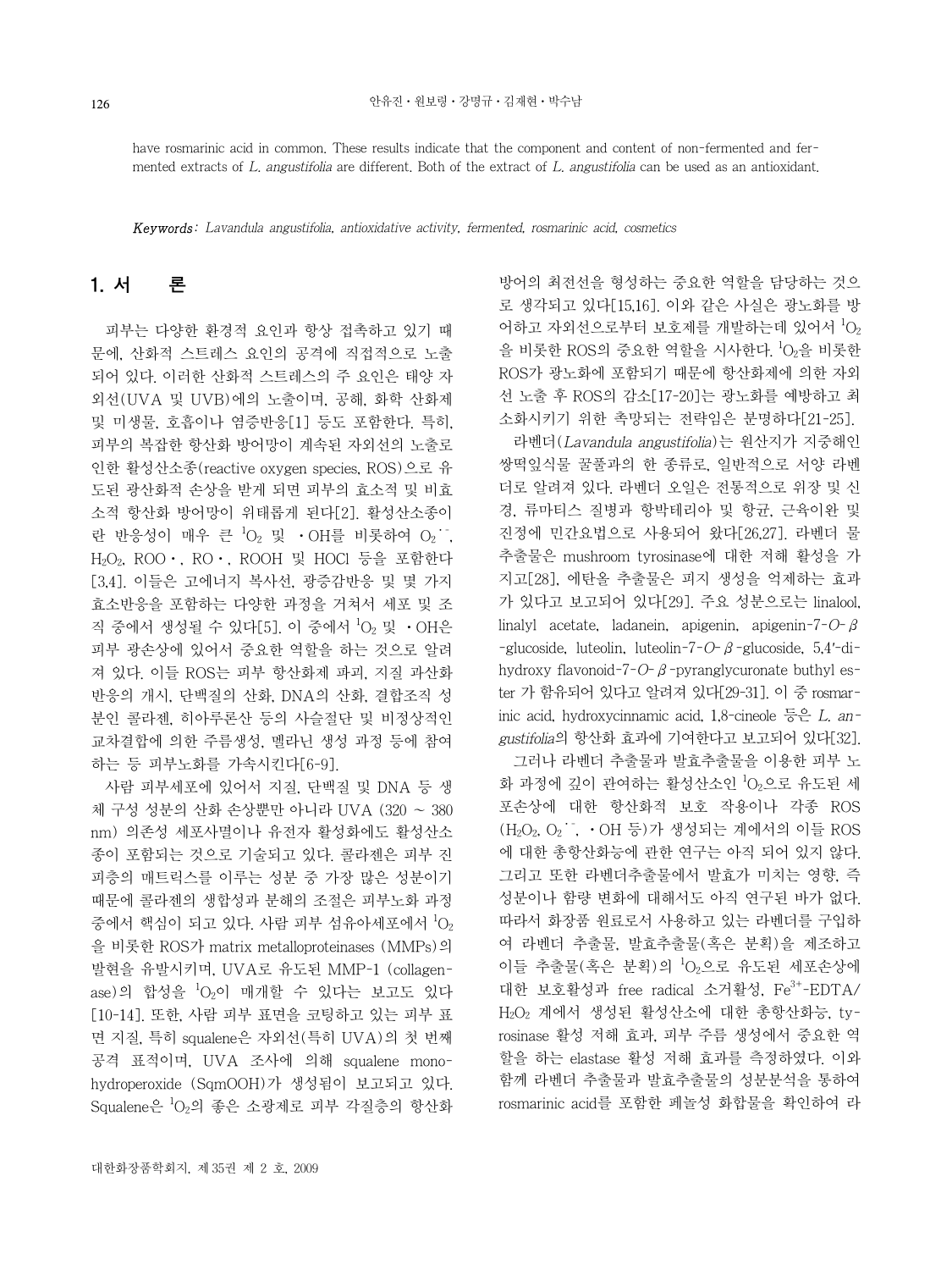## 2. 재료 및 실험

### 2.1. 기기 및 시약

UV-visible spectrophotometer는 Varian (Australia) 의 Cary 50, 적혈구 광용혈에 사용한 Spectronic 20D는 Milton Roy Co. (USA) 제품, 화학발광기는 Berthold (Germany)의 6-channel LB9505 LT를, pH meter는 Istek (Korea) 제품을 사용하였다.

(+)- $\alpha$ -Tocopherol (1,000 IU vitamin E/g), L-ascorbic acid, EDTA, luminol, heparin, 증감제로 사용된 rose-bengal, free radical 소거활성에 사용한 1,1-diphenyl-2-picrylhydrazyl (DPPH) radical은 Sigma Chemical Co. (USA)에서 구입하여 사용하였다. 기타 FeCl3 • 6H<sub>2</sub>O는 Junsei Chemical Co. (Japan) 제품을, H<sub>2</sub>O<sub>2</sub>는 Dae Jung Chemical & Metals (Korea) 제품을 사용하였다. 완충용액제조에 사용된 Na2HPO4 · 12H2O, NaH2PO4 · 2H2O, NaCl, trizma base, HCl 그리고 ethanol (EtOH), methanol (MeOH), ethyl acetate (EtOAc), octanol 등 각종 용매는 시판 특급 시약을 사용하였다. 기질로 사용 된 L-tyrosine과 N-succinyl-(Ala)3-p-nitroanilide, 효소 로 사용된 tyrosinase (12.7 mg solid, 3,960 units/mg solid), elastase (0.35 mg protein/mL, 7.8 units/mg protein)는 Sigma Chemical Co. (USA)에서 구입하여 사용 하였다. 플라보노이드의 분석에 사용한 thin layer chromatography (TLC)는 aluminum sheet silica gel 60 F<sub>254</sub> (0.2 mm)로 Merck (USA)에서 구입하였다. 비교물질로 사용한 apigenin, luteolin, rosmarinic acid, caffeic acid는 Sigma Chemical Co. (USA)에서 구입하였다. 실험에 사 용한 라벤더 재료는 2008년 8월 가락시장에서 구입하여 사용하였다.

### 2.2. 라벤더의 분획 및 추출

건조된 라벤더 200 g을 잘게 자른 후 50 % 에탄올 5 L를 이용하여 일주일 동안 침적시킨 후 여과하였다. 이 여액을 감압 건조하여 파우더를 얻고 이를 실험에 사용 하였다. 또한 50 % 에탄올 추출물은 감압 농축한 후 물 과 hexane을 이용하여 비극성 성분을 제거하고 이후 ethylacetate 분획을 감압⋅농축하여 파우더를 얻었다.

Ethyl acetate 분획으로부터 aglycone 제조: ethyl

acetate 분획에서 얻은 파우더 일부는 산 가수분해 반응 을 이용하여 당을 제거시킨 후 얻은 aglycone 파우더를 실험에 사용하였다. 실험 방법은 ethyl acetate 가용분 일 정량에 H2SO4 및 acetone 용액을 넣고, 4 h 동안 중탕 가 열하면서 환류⋅냉각시킨다. 환류시킨 용액을 5 % KOH-MeOH 용액으로 중화 적정한다. 중화 적정 후 다 시 ethyl acetate 층을 분획하고 이를 감압⋅농축하여 실 험에 사용하였다.

#### 2.3. 라벤더 자연 발효추출물의 제조

라벤더 발효추출물은 (주)풀무원홀딩스로부터 얻었 다. 건조되지 않은 라벤더 30 g을 정제수 2 L를 이용하여 세척하고, 세척된 라벤더를 분쇄기를 이용하여 5 min 동 안 조분쇄하여 발효조에 투입하였다. 액상과당 100 g을 라벤더 조분쇄물의 당도를 감안하여 정제수 200 g과 혼 합하여 발효조에 투입하고 발효조의 발효물 최종 당도를 20 ~ 25 Brix로 조정하였다. 최적 발효 조건(37 ℃, 10 ~ 15일)에서 자연 미생물의 힘을 이용하여 자연 발효를 진행시키고 발효조의 발효물 산도가 1.0 ~ 1.2가 되면 발효를 중단하였다. 최종 발효물은 착즙 및 여과(100 mesh)하여 라벤더 발효추출물을 얻었다. 발효를 통해 얻 은 라벤더 발효추출물은 n-hexane을 이용하여 비극성 성분을 제거하고, 이 후 ethyl acetate 분획을 감압⋅농축 하여 파우더를 얻었다.

### 2.4. 라벤더 추출물의 항산화 효과 측정

#### 2.4.1. DPPH법을 이용한 Free Radical 소거 활성

피부노화의 원인 물질로 특히 간주되고 있는 것은 free radical이다. 라벤더 추출물에 대한 이러한 free radical 소 거활성 측정은 DPPH를 이용하였다. 실험방법은 methanol 에 용해시킨 0.2 mM DPPH 용액 1 mL에 에탄올 1 mL를 첨가하고 여러 농도의 추출물 1 mL을 첨가하여 섞은 다음 실온에서 10 min 동안 방치 후 spectrophotometer로 517 nm에서 흡광도를 측정하였다. 그 활성의 크기는 시료를 넣지 않은 경우를 대조군(control)으로 하고 시료를 넣은 것을 실험군(experiment)으로 하여 다음 식에 의해 DPPH 의 활성 저해율을 나타내었다. 소거 활성은 DPPH의 농도 가 50 % 감소되는데 필요한 시료의 농도(free radical scavenging activity, FSC<sub>50,  $\mu$ g/mL)로서 표기하였다.</sub>

Inhibition (%) = {1 - [ 
$$
\frac{(A_{\text{Experiment}} - A_{\text{Blank}})}{A_{\text{Control}}}
$$
 ] } × 100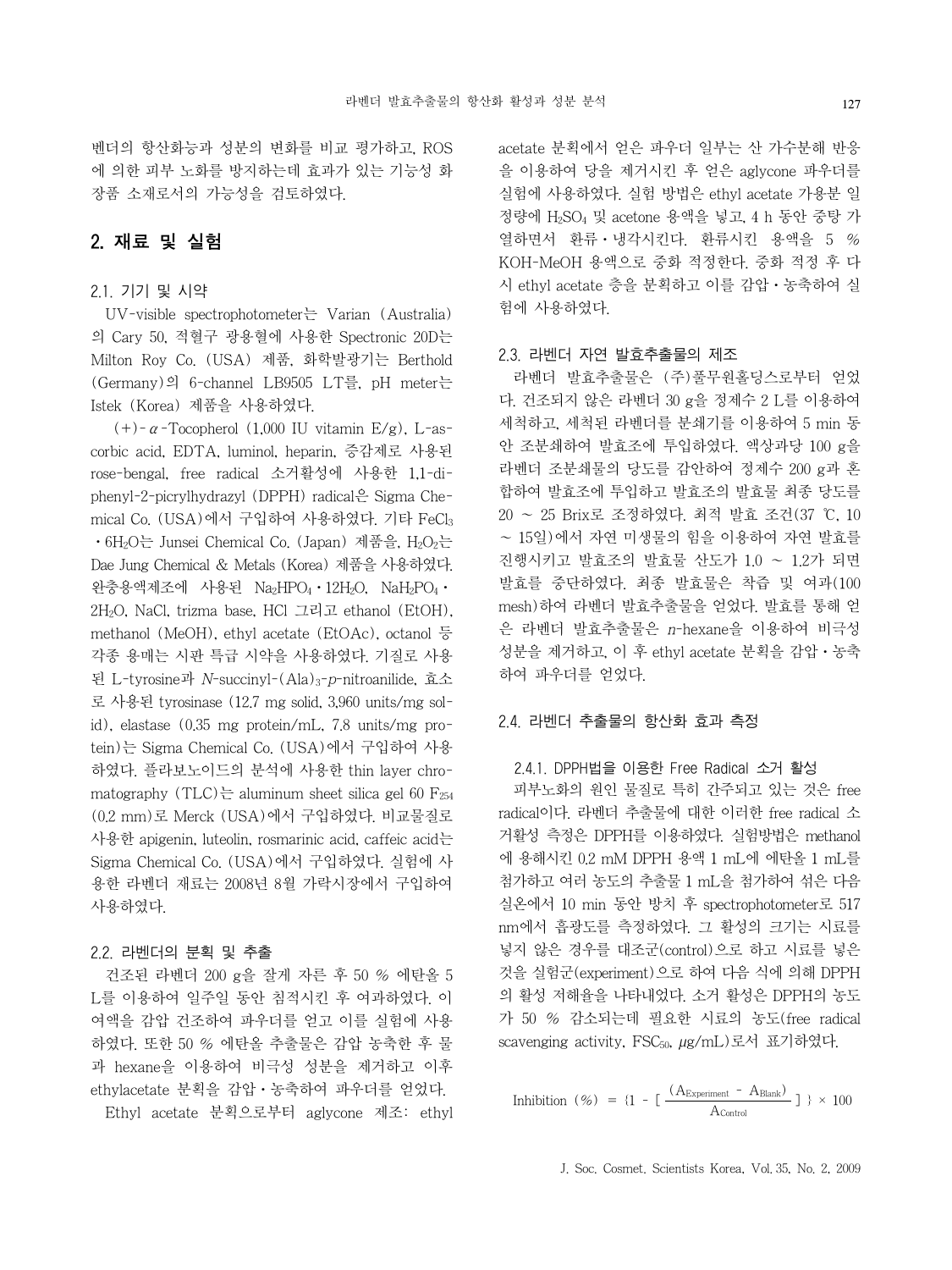### 2.4.2. Luminol 발광법을 이용한 Fe3+-EDTA/H2O2에 있어 서 활성산소 소거 활성(총항산화능)

Fe $^{3+}$ -EDTA/H2O2 계는 각종 ROS (O2˙˙, •OH 그리 고 H2O2)를 생성시키고, 철은 이 반응을 촉매한다. 따라 서 이 계를 이용하면 ROS에 대한 총항산화능을 측정할 수 있다. 생성된 ROS의 검출은 luminol과 ROS 사이의 반응을 통한 화학발광을 측정함으로써 알 수 있다.

화학발광 측정용 튜브에 증류수 1.78 mL를 넣고 다양 한 농도의 라벤더 추출물을 넣었다. 여기에 2.5 mM EDTA 40 µL 및 5 mM FeCl3⋅6H2O 10 µL를 가한 후 35 mM luminol 80 µL를 넣고 흔들어 섞어 주었다. 이어 서 화학발광기의 cell holder에 튜브를 넣고 5 min 동안 항온 시킨 후 150 mM H2O2 40 µL를 넣고 화학발광을 25 min 동안 측정하였다. 대조군(control)은 시료용액 대 신에 증류수를 넣고, 공시험(blank)은 시료군과 조건이 동일하나 H2O2와 FeCl3⋅6H2O를 첨가하지 않은 것으로 하였다. 화학발광기 6-channel LB9505 LT의 각 채널은 실험 전에 보정하여 채널 간의 차이가 거의 없도록 하였다. 화학발광으로 측정한 저해율을 다음 식과 같이 나타내었 고, 활성산소 소거활성의 크기는 화학발광의 세기가 50 % 감소되는데 필요한 시료의 농도(reactive oxygen species scavenging activity, OSC50, µg/mL)로서 표기하였다.

Inhibition (%) = 
$$
\frac{(\text{Control}\,\mathfrak{Q}\,\text{cpm - Sample}\,\mathfrak{Q}\,\text{cpm})}{(\text{Control}\,\mathfrak{Q}\,\text{cpm - Blank}\,\mathfrak{Q}\,\text{cpm})} \times 100
$$

2.5. Photohemolysis법을 이용한 세포보호 효과 측정

사람 적혈구를 대상으로 활성산소에 의한 세포손상 및 파괴 실험은 활성산소에 의한 세포손상 모델로 적합한 점 이 많다. 무엇보다 태양 자외선에 의한 피부노화를 방어할 수 있는 자외선으로부터의 피부 보호물질을 검색하는데 있 어서 유용하다. 따라서 이 실험법을 이용하여 천연물을 대 상으로 활성산소에 대한 세포보호 효과를 측정할 수 있다.

#### 2.5.1. 적혈구 현탁액 제조

적혈구는 건강한 성인 남녀로부터 얻었다. 채혈 즉시 heparin이 첨가된 시험관에 넣은 후, 3,000 rpm으로 5 min 동안 원심분리하여 적혈구와 혈장을 분리하고, 분리한 적 혈구는 0.9 % saline phosphate buffer (pH 7.4, Na<sup>2</sup>HPO<sub>4</sub> ⋅12H2O 9.6 mM, NaH2PO4⋅2H2O 1.6 mM)로 세척하여 원심분리하고 흰색의 백혈구 층은 제거하였다. 3회 반복 하여 세척, 분리한 적혈구는 4 ℃의 냉장고에 보관하면서 사용하였고, 모든 실험은 채혈 후 12 h 이내에 행하였다. 광용혈 실험은 이미 확립된 방법에 따라 수행하였다. 실험 에 사용된 적혈구 현탁액은 700 nm에서 O.D.가 0.6이었으 며 이 때 적혈구 수는 1.5 × 10<sup>7</sup> cells/mL이었다.

#### 2.5.2. 라벤더 추출물의 광용혈 억제 효과

적혈구 현탁액 3.5 mL를 파이렉스 시험관(No. 9820) 에 넣은 후, 시료용액을 첨가하였다. 추출물을 농도별로 각각 50 µL씩 첨가하고 암소에서 30 min 동안 pre-incubation 시킨 후, 광증감제 rose-bengal (12 µM) 0.5 mL 를 가하고 파라필름(Whatman laboratory sealing film, UK)으로 입구를 막은 후 15 min 동안 광조사 하였다.

광용혈에 필요한 광조사는 내부를 검게 칠한 50 cm × 20 cm × 25 cm 크기의 상자 안에 20 W 형광등을 장치 하고, 형광등으로부터 5 cm 거리에 적혈구 현탁액이 담 긴 파이렉스 시험관을 형광등과 평행이 되도록 배열한 후 15 min 동안 광조사 하였다. 광조사가 끝난 후 암반응 (post-incubation) 시간에 따른 적혈구의 파괴정도를 15 min 간격으로 700 nm에서 투광도(transmittance, %)로 부터 구하였다. 이 파장에서 적혈구 현탁액의 투광도의 증 가는 적혈구의 용혈정도에 비례한다. 모든 실험은 20 ℃ 항온실에서 행하였다. 라벤더 추출물의 광용혈에 미치는 효과는 post-incubation 시간과 용혈정도로 구성된 그래 프로부터 적혈구의 50 %가 용혈되는 시간인  $\tau$ <sub>50</sub>을 구하 여 비교하였다.

대조군(control)은  $\tau_{50}$ 이 31 min으로 오차범위 ± 1 min 이내로 모든 경우의 실험에서 재현성이 양호하게 나 타났다. Rose-bengal을 첨가하고 광조사를 안 했을 경우 와 rose-bengal을 첨가하지 않고 광조사만 했을 경우는 모두 암반응 120 min까지는 용혈이 거의 일어나지 않았 다. 모든 실험은 4회 반복하여 평균하였다.

#### 2.6. Tyrosinase 저해활성 측정

L-Tyrosine으로부터 멜라닌 생성과정에서 tyrosinase 는 전체 반응 속도를 결정하는 핵심효소로 작용한다. 따 라서 tyrosinase의 저해활성은 미백활성을 측정하는데 매우 중요하다. L-tyrosine (0.3 mg/mL) 1.0 mL, potassium phosphate buffer (0.1 M, pH 6.8) 1.85 mL, 시료 0.05 mL를 혼합한 후 37 ℃에서 10 min 동안 항온 배양 한 다음, 반응혼합물을 얼음수조에 넣어 반응을 종결시 키고, 475 nm에서 흡광도를 측정하였다. Tyrosinase 저 해 활성은 0.1 mL tyrosinase의 활성을 50 % 감소시키는 데 필요한 시료의 농도(inhibition concentration, IC50, µg/mL)로 표기하였다.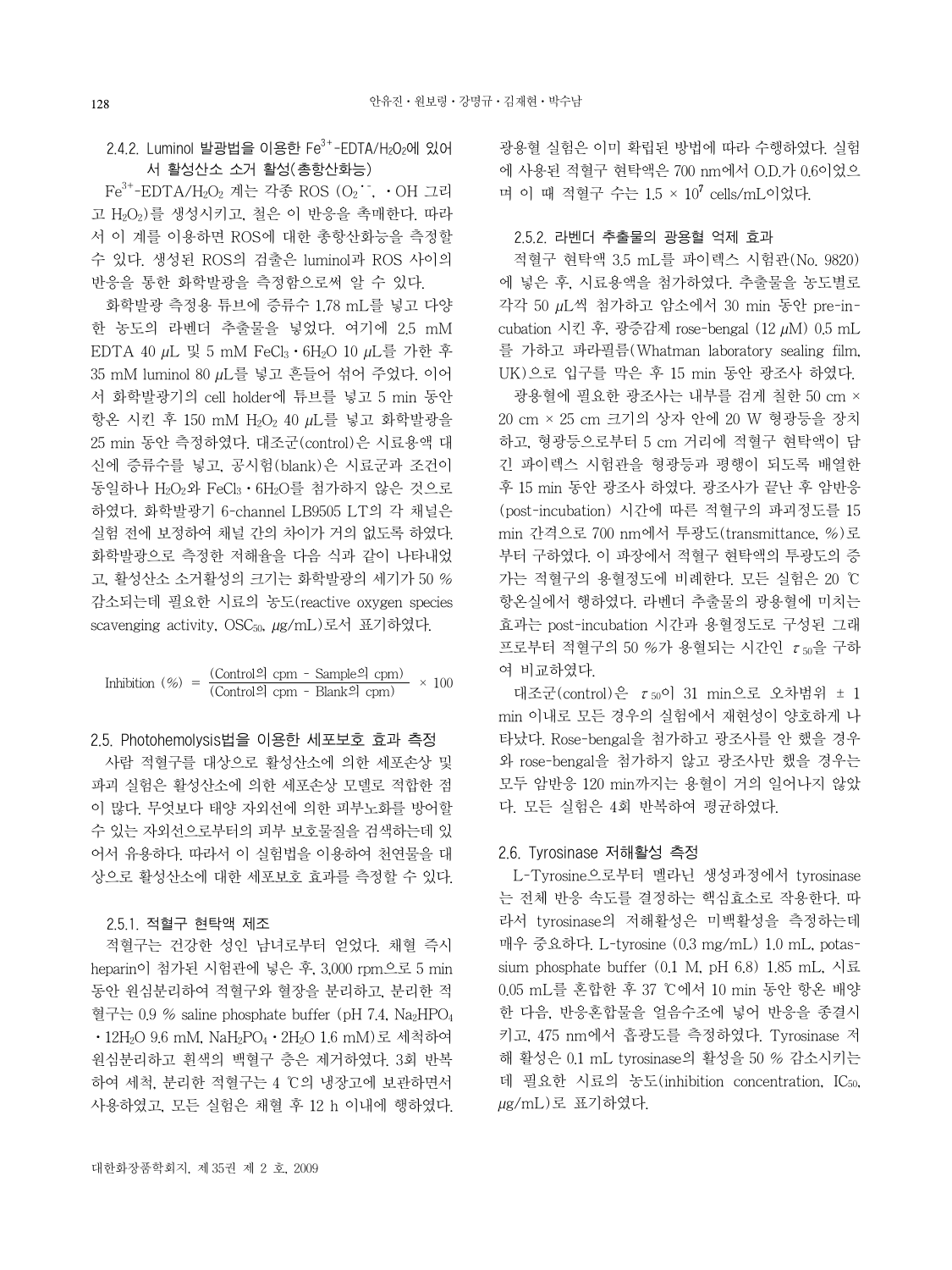Fractions from Non-fermented and Fermented L. angustifolia Extracts Column Luna 5  $\mu$  C18 (L: 250 mm, LD: 4.6 mm) Detector || UVD 170S Dionex

| Detector        | UVD 170S Dionex                                                                     |
|-----------------|-------------------------------------------------------------------------------------|
| Flow rate       | $1.0 \text{ mL/min}$                                                                |
| Mobile<br>phase | 2 % Acetic acid: $0.5$ % Acetic acid<br>$\ln H_2O$<br>in 50 % acetonitrile solution |
|                 | $(70:30 \sim 10:90$ . Gradient)                                                     |
|                 | for all fractions                                                                   |

Table 1. HPLC Conditions for Separation of Ethyl Acetate

#### 2.7. Elastase 저해활성 측정

피부노화, 특히 주름 생성에는 활성산소에 의한 작용 과 matrix metalloproteinases (MMPs: collagenase, elastase 등)에 의한 세포외 매트릭스의 파괴가 주원인으로 간주되고 있다. 따라서 MMPs의 저해활성 측정은 피부 노화 억제 평가에 대단히 중요하다.

Tris-Cl (pH 8.0) 0.13 M에 elastase 기질인 N-succinyl-(Ala)3-p-nitroanilide 1.0 mM이 용해된 buffer 1,300 µL에 측정시료용액 7.5 µL와 buffer 92.5 µL를 첨가하여 25 ℃ 수욕상에서 10 min 동안 pre-incubation 한 뒤 여 기에 elastase 용액을 100 µL 첨가(최종농도 0.0025 U/mL)하여 25 ℃ 수욕상에서 10 min 동안 항온배양한 후 410 nm에서 흡광도를 측정하였다. 대조군(control)은 시료 대신 시료용액으로 사용된 용매를 100 µL 첨가하였 다. Blank는 N-succinyl-(Ala)3-p-nitroanilide가 용해된 완충용액 대신 0.13 M Tris-Cl buffer 1,300 µL를 첨가하 였으며, 농도는 실험군과 동일하였다.

## 2.8. TLC 및 HPLC를 이용한 라벤더 추출물의 플라보노 이드 분석

라벤더 추출물 중 ethyl acetate 분획과 발효 후 ethyl acetate 분획을 100 % 에탄올에 녹인 후, syringe filter (Milopore 0.45 µm)를 이용하여 여과하고 이 여액을 TLC 및 HPLC 분석을 위한 시료로 이용하였다. TLC 분 석에서 전개용매는 ethyl acetate : chloroform : formic  $\text{acid}: \text{water} = 8 : 1 : 1 : 1 (\text{v/v}) \frac{9}{5}$  사용하여 분석하 였다. 성분 확인은 이미 보고된 분광학적 자료, 플라보노 이드 표준물질의 Rf 값과 자외선 및 발색법을 이용한 분 리된 띠의 색상 등으로 확인하였다. HPLC 분석은 2 % acetic acid 수용액과 0.5 % acetic acid를 함유한 50 % acetonitrile 수용액을 기울기 용리법으로 분리하였고, 이 때 HPLC 분리조건은 Table 1에 나타내었다.



Figure 1. Free radical scavenging activity of extracts and fraction of L. angustifolia and references.

#### 2.9. 통계처리

모든 실험은 3회 반복하였고 통계분석은 5 % 유의수 준에서 Student's t-test를 행하였다.

## 3. 결과 및 고찰

#### 3.1. 라벤더 추출물의 항산화 활성

#### 3.1.1. DPPH법을 이용한 Free Radical 소거활성

생체막에 있어 활성산소 또는 지질 라디칼에 의해 개 시된 지질과산화 반응은 자동산화 과정을 경유한 연쇄반 응이다. (+)-α-Tocopherol 등의 항산화제는 연쇄반응 에서 지질 과산화라디칼에 수소 주개로 작용하여 연쇄반 응을 종결시킨다. 이 때 수소 주개로 작용하는 항산화제 의 능력은 안정한 free radical인 DPPH와의 반응을 통하 여 알아볼 수 있다.

라벤더(Lavandula angustifolia) 추출물과 비교물질인 rosmarinic acid 및  $(+)$ - $\alpha$ -tocopherol의 free radical 소 거활성(FSC50) 측정 결과는 Figure 1에 나타내었다. 라 벤더 추출물의 ethyl acetate 분획인 경우 FSC50가 21.90 µg/mL, aglycone 분획은 18.47 µg/mL, 발효추출물의 ethyl acetate 분획은 5.95 µg/mL으로 나타났다. 따라서 발효추출물의 ethyl acetate 분획이 라디칼 소거 활성이 더 크다는 것을 알 수 있다.

그 외에 비교 물질로 사용한 rosmarinic acid는 free radical 소거활성이 5.63 µg/mL, (+)-α-tocopherol은 8.98 µg/mL로 나타났다.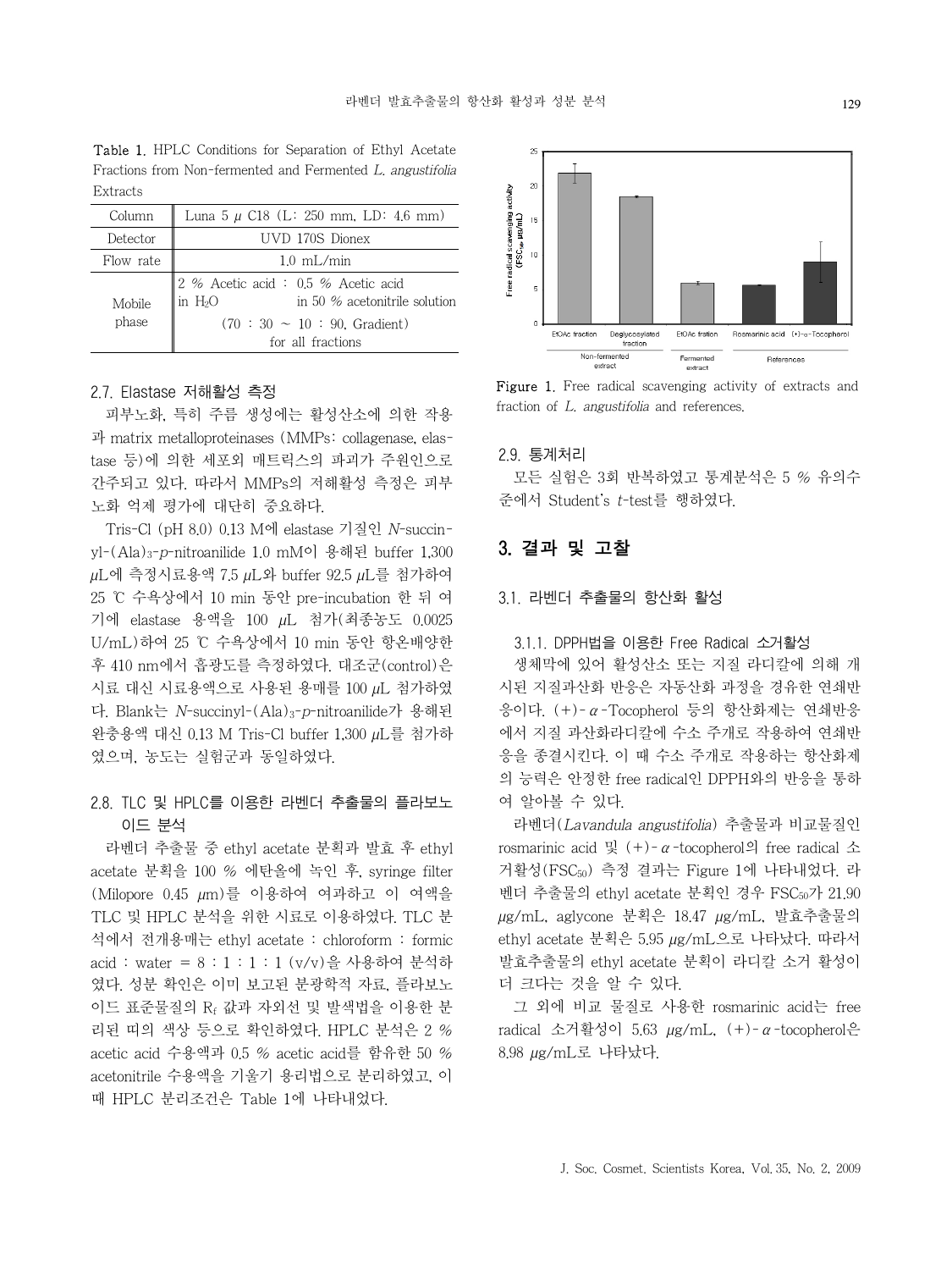

Figure 2. Reactive oxygen species scavenging activity of L. angustifolia extracts and reference in  $Fe^{3+}-EDTA/H_2O_2$  system by luminol-dependent chemiluminescence assay.



**Figure 3.** Cell protective effects of  $L$ , angustifolia extracts against  ${}^{1}{\rm O}_{2}$ -induced photohemolysis of human erythrocytes  $(control = 31.0 \pm 1.0 \text{ min}).$ 

### $3.1.2$ . Luminol 발광법을 이용한 Fe<sup>3+</sup>-EDTA/H<sub>2</sub>O<sub>2</sub>계에 있 어서 활성산소 소거 활성(총항산화능)

Luminol은 Fe3+-EDTA/H<sub>2</sub>O<sub>2</sub>계에서 생성된 ROS에 의해 산화되어 들뜬 상태의 아미노프탈산이 된 후 발광 (420 ~ 450 nm)을 하는 것으로 알려져 있다. 발효추출 물의 활성산소 소거활성(총항산화능, OSC50)은 1.48 µg/mL이었고, Figure 2에서와 같이 라벤더 추추물의 ethyl acetate 분획은 2.46 µg/mL으로 나타났다. 따라서 총항산화능은 발효추출물의 ethyl acetate 분획이 추출 물의 ethyl acetate 분획보다 활성산소 소거활성이 보다 뛰어났다. 발효추출물은 비교물질로 사용한 rosmarinic acid (1.78 µg/mL) 및 L-ascorbic acid (1.50 µg/mL)과 소거활성이 비슷하거나 보다 큼을 알 수 있다.



Figure 4. The effect of extracts and fractions form L. angustifolia and references at 50  $\mu$ g/mL on the rose-bengal sensitized photohemolysis of human erythrocytes.



Figure 5. The effect of extracts and fractions from L. angustifolia and reference on tyrosinase.

## $3.2$ .  $^1$ O $_2$ 으로 유도된 사람 적혈구의 파괴에 대한 세포보 호 효과

라벤더 추출물을 비롯한 몇 가지 항산화제들의 활성산 소에 의한 세포 손상에 대한 보호 효과를 Figure 3과 Figure 4에 나타내었다.

적혈구 세포가 50 % 파괴되는데 걸리는 시간( $\tau_{50}$ )은 세포보호활성이 클수록 크게 나타난다. 라벤더 추출물의 ethyl acetate 분획의 경우 34.72, 37.83, 38.30, 40.64추출 물 min, aglycone 분획의 경우는 40.97, 67.78, 91.70, 114.24 min, 발효추출물의 ethyl acetate 분획의 경우 38.8, 43.0, 44.8, 81.9 min으로 농도 의존적으로 세포 보호 효과를 나타내었다. 따라서 세포보호 효과는 50 µg/mL에 서 ethyl acetate 분획(40.64 min) < 발효추출물의 ethyl acetate 분획(81.93 min) < aglycone 추출물(114.24 min) 순으로 증가하였다.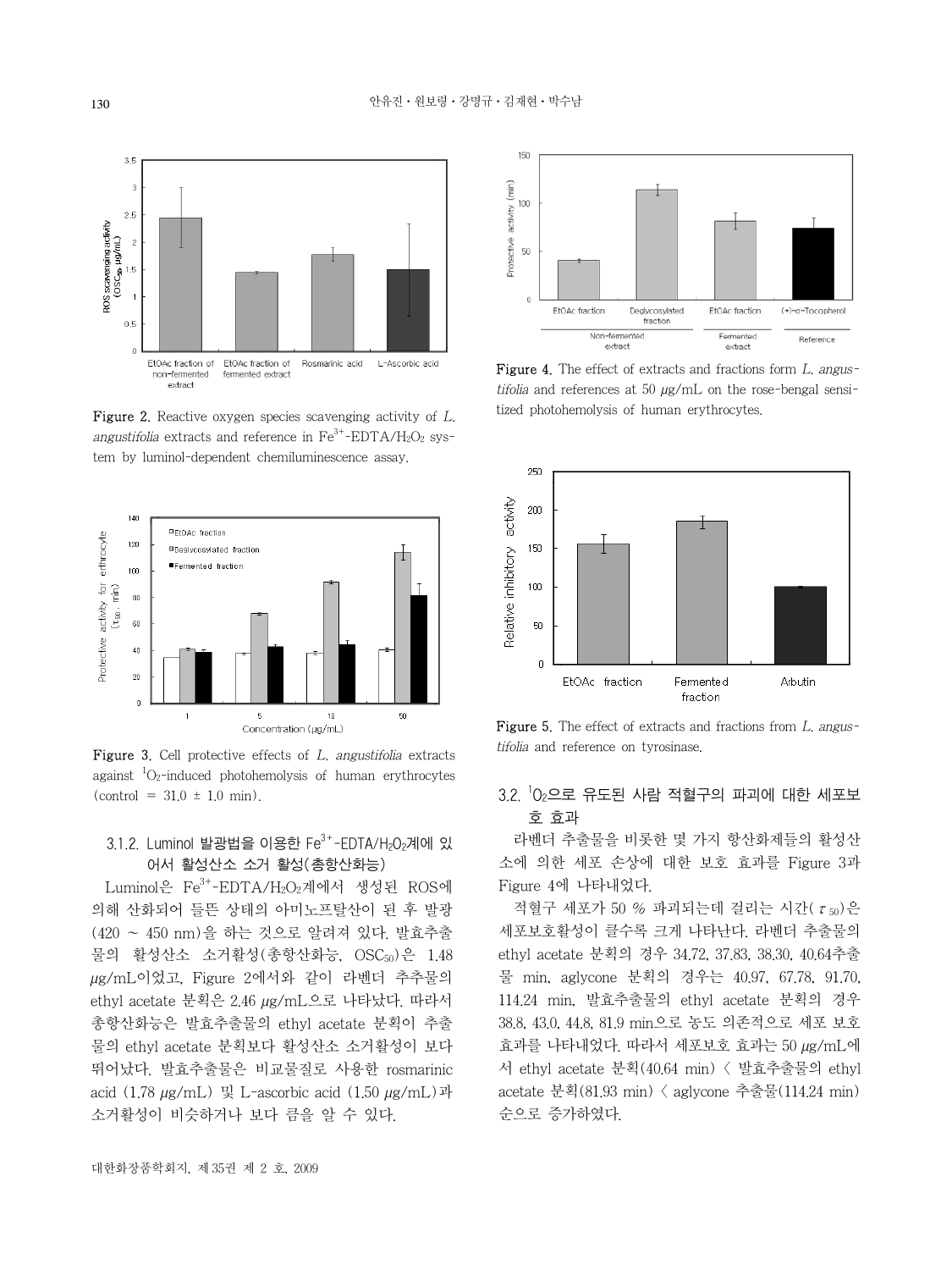Table 2. Inhibitory Activity of Extracts from L. angustifolia and References Compound on Elastase

| Compounds                                             | Inhibition<br>$(IC50, \mu g/mL)$ |
|-------------------------------------------------------|----------------------------------|
| L. angustifolia extract<br>(EtOAc fraction)           | $\geq 200$                       |
| Fermented L. angustifolia extract<br>(EtOAc fraction) | $50.34 \pm 0.99$                 |
| Oleanolic acid                                        | $13.70 \pm 1.03$                 |



Figure 6. TLC chromatogram of ethyl acetate fraction from L. angustifolia and references. Eluent system; hexane : ethyl acetate : acetic acid =  $21 : 14 : 5 \text{ (v/v)}. \text{ (i)}$ : Rosmarinic acid, ②: ethyl acetate fraction, ③: luteolin, ④: fermented extract, ⑤: caffeic acid.

#### 3.3. Tyrosinase 저해 활성

멜라닌 생성에 있어서 핵심효소는 tyrosinase이다. 이 효소는 tyrosine으로부터 시작되는 멜라닌 생합성 과정 중, tyrosine에서 3,4-dihydroxy-L-phenylananine (DOPA), DOPA에서 DOPAquinone, 그리고 dihydroxyindole (DHI) 로부터 eumelanin으로의 전환을 촉매하는데 관여한다.

라벤더 추출물 중 ethyl acetate 분획과 발효추출물의 ethyl acetate 분획의 경우에 tyrosinase 저해활성(IC<sub>50</sub>) 이 각각 144.80 µg/mL, 122.40 µg/mL으로 비교 물질로 사용한 기능성 화장품의 미백제로 잘 알려진 arbutin의 저해 활성 226.88 µg/mL에 비해서도 큰 tyrosinase 저해 활성을 보였다. 따라서 ethyl acetate 분획 및 발효추출물 을 화장품에 응용할 경우 미백효과가 클 것으로 사료된 다(Figure 5).

#### 3.4. Elastase 저해 활성

자외선 및 활성산소 등에 의해 유발되어 피부 진피층 에 존재하는 matrix-metalloproteinases (MMPs)는 피부



Figure 7. HPLC chromatogram of ethyl acetate fraction from L. angustifolia at  $\lambda$  = 340 nm, 1: caffeic acid, 2: apigenin-7-O-glucoside, 3: rosmarinic acid, 4: apigenin-7-O-glucoside, luteolin-7-O-glucoside.



Figure 8. HPLC chromatogram of ethyl acetate fraction from fermented L. angustifolia at  $\lambda = 340$  nm, 1: rosmarinic acid. 2: unknown compound

노화, 특히 주름생성과 미접한 관계가 있다. MMPs를 이 루는 주요성분으로는 collagenase, gelatinase 및 elastase 등이 있으며, 피부의 탄력감소 및 주름생성에 있어서 elastase의 활성 감소는 매우 중요하다.

라벤더 추출물은 ethyl acetate 분획이 200 µg/mL 이 상에서 elastase 저해활성(IC50)이 나타났으며, 발효추출 물의 경우 50.34 µg/mL을 나타내었다(Table 2).

### 3.5. 라벤더 추출물의 TLC 및 HPLC 성분 분석

3.5.1. 라벤더 추출물의 TLC 성분 분석 라벤더 추출물의 TLC 크로마토그램은 Figure 6에 나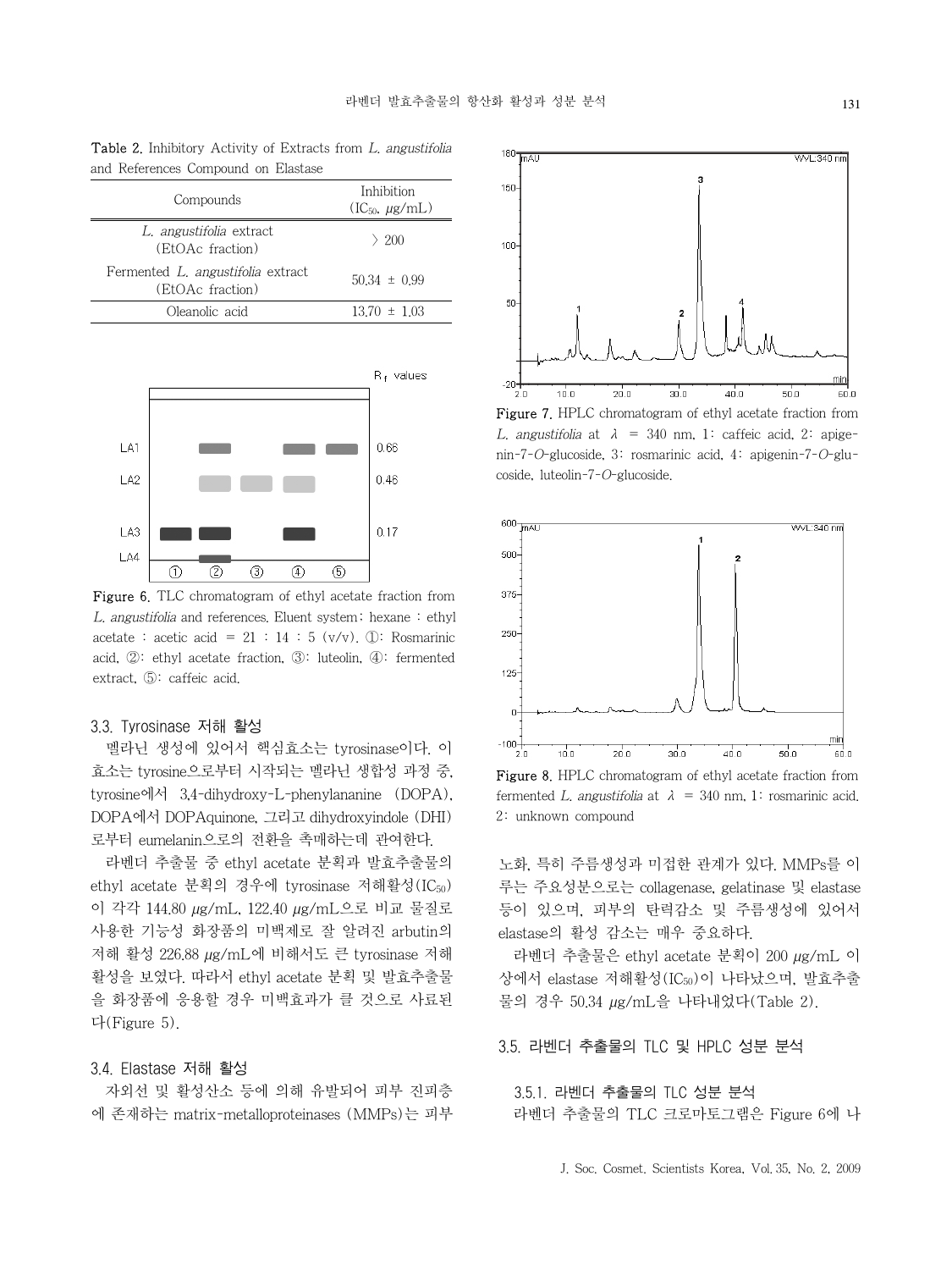타내었다. Figure 6은 50 % 에탄올로 추출한 라벤더 추 출물로부터 얻은 ethyl acetate 분획과 발효추출물의 ethyl acetate 분획의 TLC 크로마토그램이며, ethyl acetate 분획과 발효추출물의 ethyl acetate 분획은 모두 3개 의 띠로 분리되었다. 공통적으로 확인된 3개의 띠들은 자 외선 및 발색법, 황산발색으로 확인한 결과, Rf값이 0.66 인 LA 1은 caffeic acid로 나타났고, Rf 값이 0.46인 LA 2는 luteolin으로, 0.17인 LA 3은 rosmarinic acid로 나타 났으며, 이 중에서도 LA 3의 농도가 가장 진한 것으로 나타났다. 라벤더 추출물의 ethyl acetate 분획은 추가적 으로 1개의 띠가 더 생성되었는데, 이를 LA 4로 나타내 었고 자외선 및 발색법, UV-Vis 흡수 스펙트럼 등에 따 라 apigenin-7-O-glucoside, luteolin-7-O-glucoside로 나 타났다(data not shown).

#### 3.5.2. 라벤더 추출물의 HPLC 성분분석 비교

라벤더 추출물 중 ethyl acetate 분획의 HPLC 크로마 토그램은 Figure 7과 같다. 크로마토그램은 3개의 peak 로 나타났다. 각각의 peak를 동정하기 위하여, Figure 6 에 있는 TLC 크로마토그램에서 분리된 띠를 긁어서 추 출⋅여과하고 용매를 감압⋅건조시킨 후 얻은 파우더를 에탄올 용액으로 하여 HPLC 분석을 위한 시료로 사용 하였다. 그 결과 라벤더 추출물 중 ethyl acetate 분획에 대한 Figure 6의 TLC (normal phase) 크로마토그램에 서 Rf 값이 가장 큰 띠인 LA 1 (Rf 0.66)은 Figure 7의 HPLC (reverse phase) peak 1으로, LA 2는 peak 4로, LA 3은 peak 3과 일치함을 확인하였다. 또한 Figure 6과 함께 표준물질을 사용하여 peak 1 (8.11 %)은 caffeic acid, peak  $2(10.61\%)$ 는 apigenin-7-O-glucoside, peak 3 (50.84 %)는 rosmarinic acid을 확인하였다.

라벤더 발효추출물 중 ethyl acetate 분획에 대한 HPLC 크로마토그램은 Figure 8과 같다. 표준물질을 이 용하여 확인한 Figure 6의 TLC 크로마토그램에서 확인 한 바와 같이 Figure 8의 peak 1 (59.09 %)은 rosmarinic acid로 확인되었고 peak 2 (33.41 %)는 323 nm 부근에 서 최대 흡수파장을 갖는 페놀성 화합물로 간주되며 현 재 구조 확인 중에 있다.

HPLC를 이용하여 라벤더 추출물 중 ethyl acetate 분 획과 발효추출물의 ethyl acetate 분획에 함유되어 있는 caffeic acid와 luteolin, rosmarinic acid의 비율을 확인하 였다. 그 결과 라벤더를 발효시킨 ethyl acetate 분획에 rosmarinic acid가 주성분임을 확인할 수 있었다(Figure 8).

## 4. 결 론

1) 라벤더 추출물의 free radical 소거능력(FSC50)은 ethylacetate 분획 21.90 µg/mL, ethylacetate 분획에서 당 제거시킨 aglycone 추출물 18.47 µg/mL, 발효추출물 의 ethyl acetate 분획은 5.95 µg/mL로 나타났다.

2) 라벤더 추출물의 활성산소 소거활성(OSC50)은 ethyl acetate 분획 2.46 µg/mL, 발효추출물의 ethyl acetate 분 획은 1.45 µg/mL로 가장 큰 활성을 나타냈다.

3)  $^1$ O<sub>2</sub>으로 유도된 적혈구의 광용혈 현상에 있어서, 라 벤더 추출물과 발효추출물은 농도 범위(1 ~ 50 µg/mL) 에서 농도-의존적으로 <sup>1</sup> O2으로 유도된 용혈을 억제하였다.

4) 라벤더 추출물 중 ethyl acetate 분획과 발효추출물 의 ethyl acetate 분획은 tyrosinase 저해활성(IC<sub>50</sub>)이 각 각 144.80 µg/mL, 122.40 µg/mL로 나타났다. 또한 elastase 저해활성(IC<sub>50</sub>)은 발효추출물의 경우 50.34 µg/mL 로 우수한 저해활성을 나타냈다.

5) 라벤더 추출물 중 ethyl acetate 분획과 발효추출물 의 ethyl acetate 분획의 TLC는 3개의 띠(LA 1, LA 2, LA 3)로 분리되었고, 그 중에서 Rf 0.17인 LA3의 농도 가 가장 진한 것으로 나타났다.

6) HPLC를 통한 라벤더 추출물 중 ethyl acetate 분획 과 발효추출물의 ethyl acetate 분획 중 함유되어 있는 caffeic acid, luteolin, rosmarinic acid의 비율 확인 결과, 두 추출물의 ethyl acetate 분획에서 모두 rosmarinic acid가 주성분으로 확인되었다.

7) 라벤더 추출물 중 ethyl acetate 분획의 HPLC 크로 마토그램은 검출 파장 340 nm에서 3개의 peak를 나타내 었고, peak 1 (8.11 %)은 caffeic acid, peak 2 (10.61 %) 는 apigenin-7-O-glucoside, peak 3  $(50.84 \%)$ 는 rosmarinic acid임을 확인하였다.

8) 발효추출물의 ethyl acetate 분획은 HPLC 크로마 토그램의 검출 파장 340 nm에서 2개의 peak를 나타내었 고, peak 1 (59.09 %)은 rosmarinic acid임을 확인하였다.

라벤더 추출물과 그 발효추출물의 ethyl acetate 분획 의 항산화능에 있어서, 발효추출물이 보다 큰 항산화 활 성을 나타냈고, 미백 및 주름과 관련된 tyrosinase와 elastase 효소 활성을 저해함으로써 라벤더 발효추출물 의 화장품 응용 가능성이 더 큼을 시사한다.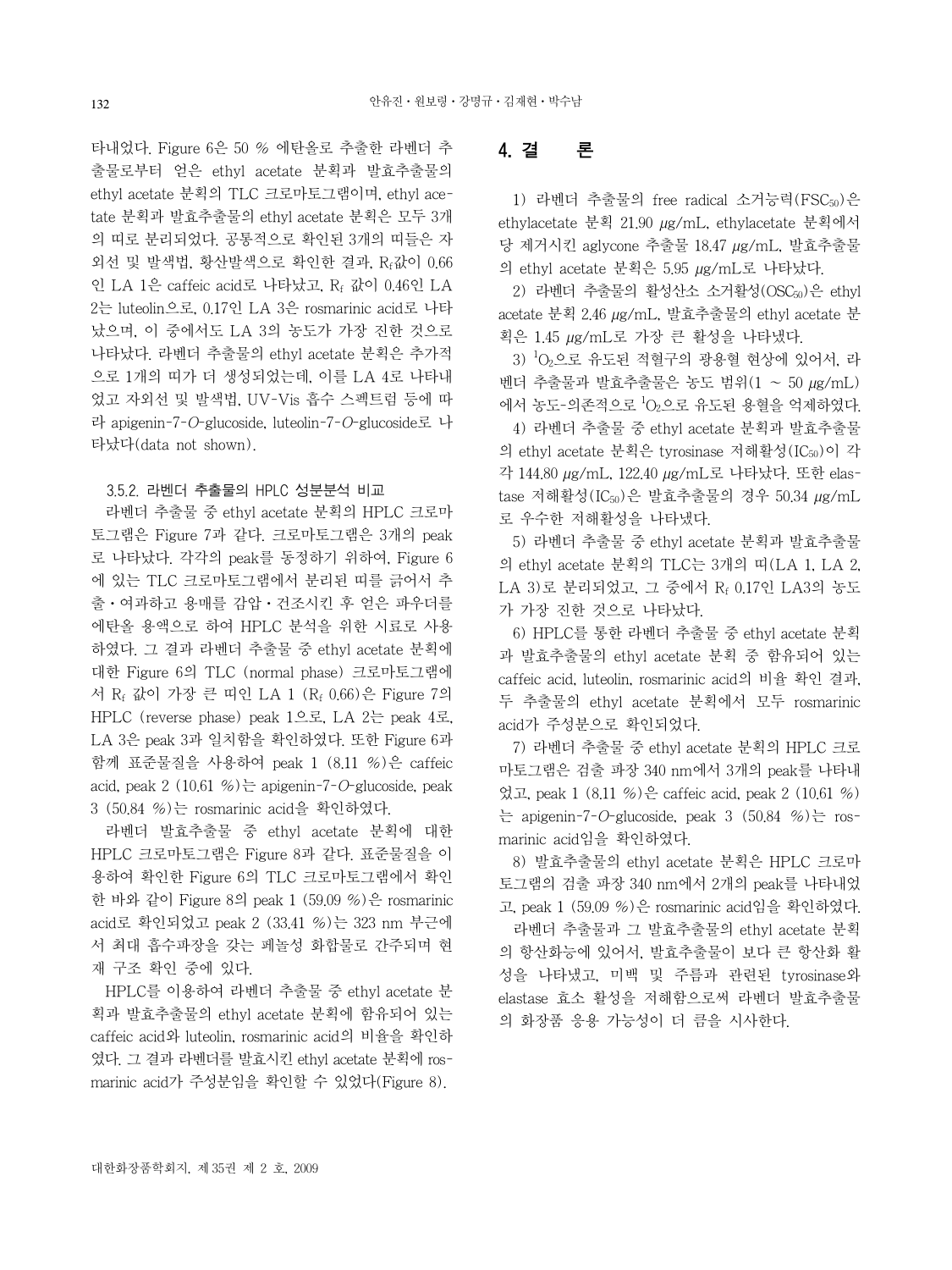## 참 고 문 헌

- 1. S. A. Rahimuddin, S. M. Khoja, M. M. Zuhair, N. K. Howell, and J. E. Brown, Inhibition of lipid peroxidantion in UVA-treated skin fibroblasts by luteolin and its glucosides, Eur. J. Lipid Sci. Technol., 109, 647 (2007).
- 2. S. N. Park, Skin aging and antioxidants, J. Soc. Cosmet. Scientists Korea, 29(1), 75 (2003).
- 3. J. C. Fantone and P. A. Ward, Role of oxygen-derived free radicals and metabolites in leukocyte dependent inflammatory reaction, Ann. J. Path., 107, 397 (1982).
- 4. K. J. A. Davies, Protein damage and degradation by oxygen radical, J. Biol. Chem., 262, 9895 (1987).
- 5. C. S. Foote, Photosensitized oxidation and singlet oxygen; consequences in biological systems, ed. W. A. Pryor, 2, 85, Acdemic press, New York (1976).
- 6. S. N. Park, Ph. D. Dissertation, Seoul National Univ., Seoul, Korea (1989).
- 7. S. N. Park, Skin aging and antioxidant, J. Soc. Cosmet. Scientists Korea, 23, 75 (1997).
- 8. S. N. Park, Protective effect of isoflavone, genistein from soybean on singlet oxygen induced photohemolysis of human erythrocytes, Korean J. Food Sci. Technol., **35**(3), 510 (2003).
- 9. S. N. Park, Antioxidative properties of baicalein, component from Scutellaria baicalensis Georgi and its application to cosmetics (I), J. Korean Ind. Eng. Chem.,  $14(5)$ , 657 (2003).
- 10. K. Scharffetter-Kochanek, Photoaging of the connective tissue of skin: its prevention and therapy, antioxidants in disease mechanism and therapy, ed. H. Sies, 38, 639 (1997).
- 11. R. M. Tyrrell and M. Pidoux, Singlet oxygen involvement in the inactivation of cultured human fibroblast by UVA and near visible radiations, Photochem. Photobiol., 49, 407 (1989).
- 12. G. F. Vile and R. M. Tyrrell, UVA radiation-induced oxidative damage to lipid and protein in vitro and in human skin fibroblasts is dependent on iron and singlet oxygen, Free Radical Biology & Medicine, 18, 721 (1995).
- 13. K. Scharffetter-Kochanek, M. Wlaschek, K. Briviba, and H. Sies, Singlet oxygen induces collagenase expression in human skin fibroblasts, FEBS Lett., 331, 304 (1993).
- 14. M. Wlaschek, K. Briviba, G. P. Stricklin, H. Sies, and K. Scharffetter-Kochanek, Singlet oxygen may mediate the ultraviolet A in induced synthesis of interstitial collagenase, J. Invest. Dermatol., 104, 194  $(1995)$
- 15. Y. Kohno, Y. Egawa, S. Itoh, S. Nagaoka, M. Takahashi, and K. Mukai, Kinetic study of quenching reaction of singlet oxygen and scavenging reaction of free radical by squalene in  $n$ -butanol, Biochimica Biophysica Acta., 1256(1), 52 (1995).
- 16. S. E. Mudiyanselage, M. Hamburger, P. Elsner, and J. J. Thiele, Ultraviolet A induces generation of squalene monohydroperoxide isomers in human sebum and skin surface lipids in vitro and in vivo, J. Invest. Dermatol., 120(6), 915 (2003).
- 17. A. Oikarinen, J. Karvonen, J. Uitto, and M. Hannuksela, Connective tissue alterations in skin exposed to natural and therapeutic UV-radiation, Photodermatology, 2, 15 (1985).
- 18. A. Oikarinen and M. Kallioinen, A biochemical and immunohistochemical study of collagen in sun-exposed and protected skin, Photodermatology, 6, 24 (1989).
- 19. L. H. Kligman, UVA induced biochemical changes in hairless mouse skin collagen: a contrast to UVB effects, ed. F. Urbach, 209, Valdemar, Overland Park (1992).
- 20. J. W. Choi, S. I. Kim, J. Y. Kim, H. J. Yang, and K. H. Lee, Effects of Jeju native plant extracts against reactive oxygen species (I), J. Soc. Cosmet. Scientists Korea, **32**(3), 181 (2006).
- 21. J. W. Choi, S. I. Kim, S. M. Jeon, J. Y. Kim, H. J. Yang, K. H. Lee, and S. N. Park, Antioxidative and cellular protective effects of Jeju plant extracts against reactive oxygen species (Ⅰ), J. Soc. Cosmet. Scientists Korea, 32(3), 181 (2006).
- 22. H. J. Yang and S. N. Park, Evaluation of antioxidant potential of extract/fractions of Equisetum arense (Ⅰ), J. Soc. Cosmet. Scientists Korea,